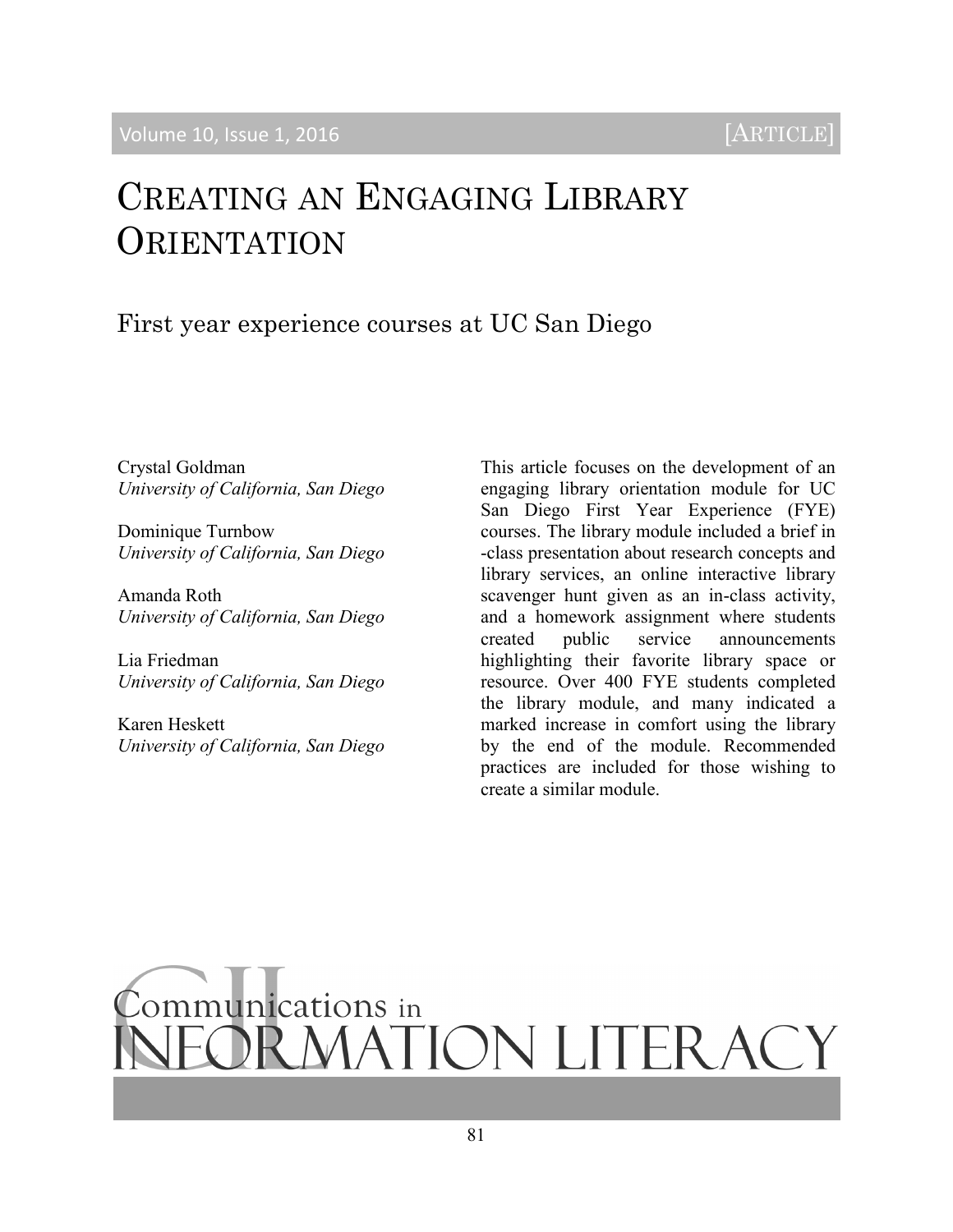# **BACKGROUND**

The organizational system at the University of California, San Diego (UCSD) is relatively unique for an American institution. All undergraduate students are enrolled in one of six colleges located in its own "neighborhood" on campus, and students may choose to enroll in their college's newly created First Year Experience (FYE) course.

In Fall 2013, the Council of Provosts was charged with creating an FYE Program pilot in order to support all students' transition to UCSD (About FYE, 2015). For the first year of the two-year pilot program, the FYE was offered as a for-credit elective course open to as many as 120 students from each college. In total, 472 students enrolled in a Fall 2014 FYE class (Guan, 2015).

The library was asked to contribute to the information literacy portion of the course, which was offered in the third week of the 10-week Fall quarter. The library shared the 50-minute discussion section with another campus service, leaving 25 minutes for instruction. After many conversations with the Provosts and other campus leaders, librarians successfully made the argument that the information literacy segment of FYE should focus on library services and resources, rather than traditional database **instruction** 

The library's contribution to the FYE Program was designed by Learning Services Program (LSP) librarians and consisted of three distinct but connected elements. The first was a brief 15-20 minute presentation about library resources given during the FYE class lecture. The second element had

students participating in a 20-30 minute online interactive library scavenger hunt as an in-class activity during their discussion section. Finally, students completed a homework assignment for which they had to create a public service announcement (PSA) featuring their favorite library resource, space, or service.

## LIBRARY ORIENTATIONS FOR FIRST-YEAR STUDENTS

Students who receive an orientation to library resources and services are more likely to seek needed research assistance with course papers, projects, and presentations (Brown et al., 2004; Pellegrino, 2012; Vance, Kirk, & Gardner, 2012; Du Mont & Schloman, 1995; Boff & Johnson, 2002; Ury & King, 1995). Donald, Harmon, and Schweikhard (2012) pointed out the importance of introducing students early to the library space. Students are often intimidated by the size of the library, feel inadequate because they lack knowledge about where items and services are located in the building, and are uncomfortable with both the research process and asking questions of library staff (Mellon, 1986; Gross & Latham, 2007; Jiao & Onwuegbuzie, 1999; Cahoy & Bichel, 2008; Van Scoyoc, 2003). A library orientation exercise designed so that students can succeed can help combat these feelings.

Unfortunately, scavenger hunts used as library orientations have a poor reputation among academic librarians and can easily devolve into busy-work where dozens of students mob the reference desk with the same set of often badly-designed or out-ofdate questions, frustrating both students and librarians alike (McCain, 2007; Rugan &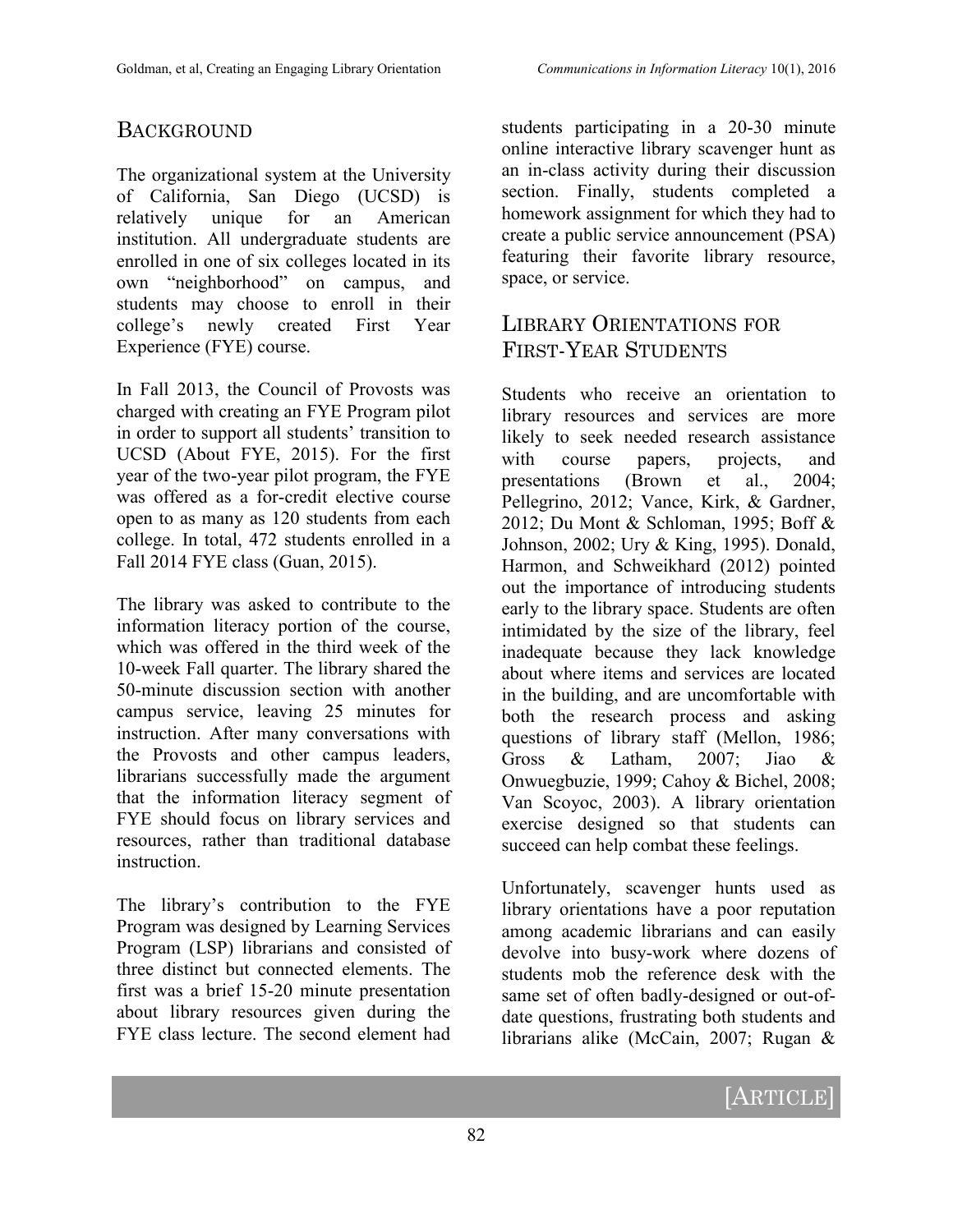Nero, 2013; Ly & Carr, 2010; Giles, 2015). However, Rugan and Nero (2013) "hinted at the potential of such hunts if thoughtfully constructed" (p. 7), and McCain (2007) found that well-designed library scavenger hunts support their effectiveness as a teaching tool. Other studies regarding active learning exercises such as scavenger hunts, treasure hunts, Amazing Library Races, mysteries in the library, and self-guided library tours on mobile devices have also shown success in library orientations. They provide low-pressure games that introduce library locations and research concepts, without the high stakes of a graded class research assignment (Giles, 2015; Foley & Bertel, 2015; Broussard, 2010; Burke & Lai, 2012; Kasbohm, Schoen, & Dubaj, 2006; McCain, 2007; Marcus & Beck, 2003; Cahoy & Bichel, 2008; Boss, Angell, & Tewell, 2015). Additionally, Pike and Alpi (2015) found that students "prefer to have the opportunity to experience library tools and resources on their own devices, which they were more likely to use in the future" (para. 23).

Ly and Carr (2010) noted that their support "for effective scavenger hunts comes from student centered learning theory, Millennial student characteristics, [and] the concept of library as place" (p. 2). Indeed, Burke, Lai, and Rogers (2013) found that their learning objectives-focused scavenger hunt provided students with more confidence in replicating these real-life situations and further reported that faculty agreed that the hunt "led to increased understanding, deeper learning, and almost complete recall of important library functions" in their students (p.74).

Several studies have also shown the effectiveness of using public service

announcement assignments for undergraduate courses in raising student awareness of issues and services highlighted in the PSAs (Artello, 2014; Truong & Zanzucchi, 2012; Kingston, MacCartney, & Miller, 2014; Abrams, 2012; Koch & Lomore, 2009). These studies encompassed PSA assignments in a wide variety of subjects, and the reported cross-disciplinary usefulness of such projects fostered the desire for LSP librarians to test their efficacy in a library setting. For example, Kingston, MacCartney, and Miller (2014) found that a PSA assignment encouraged self-reflection and gave students a venue to apply their knowledge. Similarly, Koch and Lomore's (2009) students claimed that the PSA assignment "helped them to gain a better understanding of the course material, that it helped them to learn to apply… concepts and theories, and that it was enjoyable" (p. 270). Multiple scholars also tout the effectiveness of PSA projects at enhancing students' motivation while simultaneously fostering creativity and critical thinking (Abrams, 2012; Artello, 2014).

By combining the games dynamic of a scavenger hunt with a PSA about the students' favorite part of the library, this library orientation module sought to increase students' awareness of and comfort level with the library and its resources, while also stimulating creativity and strengthening critical thinking skills.

# MODULE GOALS AND OBJECTIVES

Considering the participants in the FYE Program—a self-selecting, small percentage of UCSD students with little to no experience with university libraries—and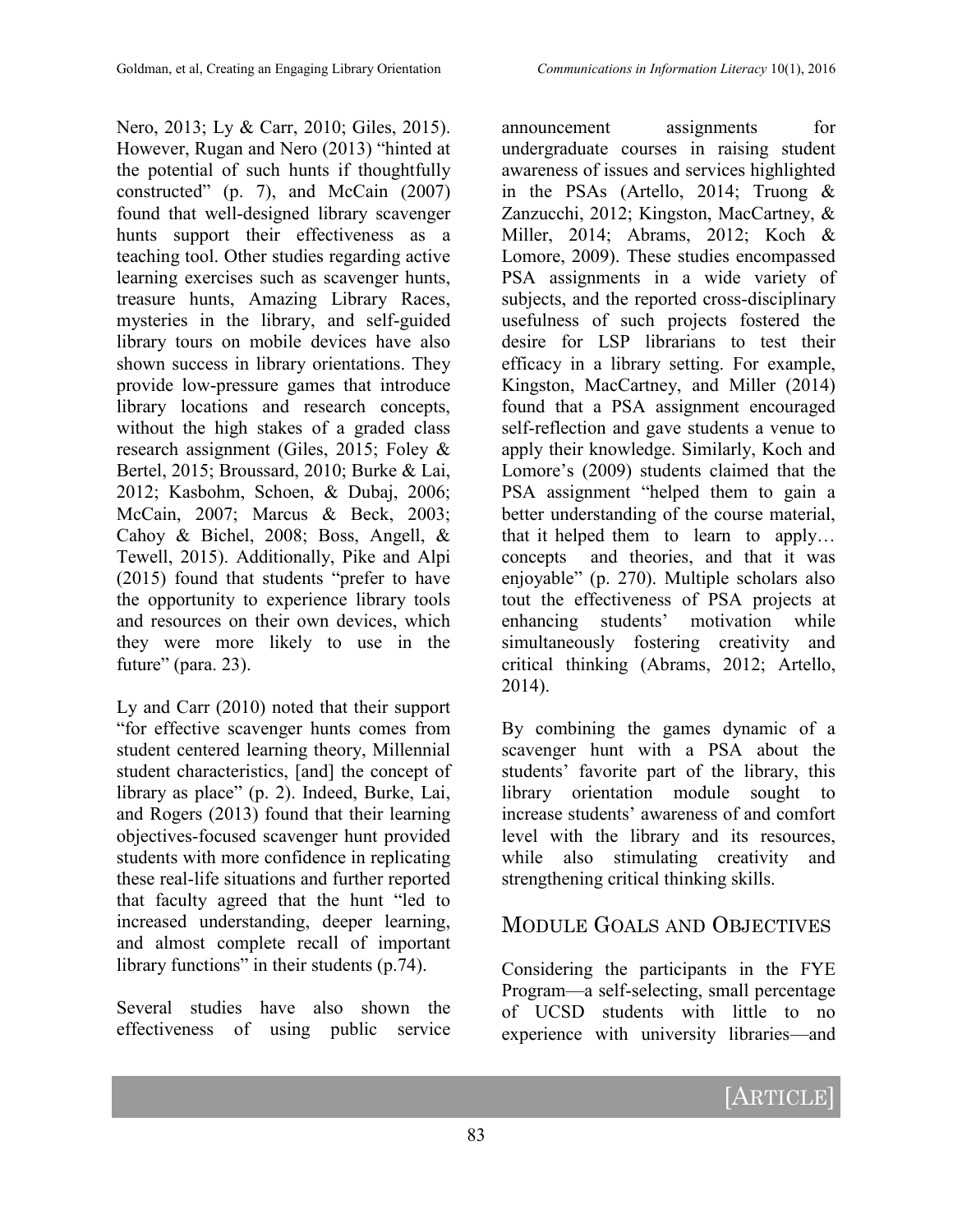because there was no research assignment tied to the library orientation, LSP librarians felt strongly that traditional information literacy instruction would not be suitable. Information literacy in a vacuum has been shown to have little impact on students (Seamans, 2002; Glenn, 2001). Thus, the orientation module had a more general learning goal: to introduce students to library spaces and resources.

While traditional information literacy instruction was not an aim of this module, the general learning goal did tie to dimensions of information literacy as defined by the Association of American Colleges & Universities (AAC&U) *Information Literacy VALUE Rubric* (AAC&U, 2013). This rubric was used because UCSD is accredited by the Western Association of Schools and Colleges (WASC) Senior College and University Commission (WSCUC). In 2013, WSCUC included information literacy and critical thinking in their core competencies for accreditation, and the Commission recommends institutions make use of the AAC&U VALUE rubrics (WSCUC, 2015). The learning goal of the UCSD library orientation module aligned with the *AAC&U Information Literacy VALUE Rubric* under Dimension 2: Access the Needed Information, where one of the milestones states that the student "accesses information using simple search strategies, retrieves information from limited and similar sources" (AAC&U, 2013, p. 2). This is the most basic information literacy milestone for Dimension 2, which LSP librarians deemed appropriate for freshmen.

Further, LSP librarians aligned certain questions in the mobile scavenger hunt (see

Appendix A) with one of the knowledge practices under "Searching as Strategic Exploration" in the Association of College & Research Libraries (ACRL) *Framework for Information Literacy for Higher Education*; this states that "learners who are developing their information literate abilities understand how information systems (i.e., collections of recorded information) are organized in order to access relevant information" (ACRL, 2016, p. 9). The purpose behind these particular scavenger hunt questions was to have students learn how information is organized in and accessed through the UCSD library.

Consideration was also given to the revised Bloom's Taxonomy when pairing the online scavenger hunt with the PSA project. This combination of assignments was meant to help students go beyond remembering and understanding information about the library, which is at the lower end of the six cognitive processes described in the taxonomy, to analyzing and critiquing what they had learned, which is at the higher end (Bloom, 1956; Anderson & Krathwohl, 2001). In both assignments, students were required to acquire or construct three of the four of types of knowledge used in cognition, including factual knowledge (of the terminology used in academic libraries), conceptual knowledge (of the classification system used to shelve books in the library stacks), and procedural knowledge (of how, when, and where to ask questions in a library, as well as the procedures used to access course reserve materials) (Anderson & Krathwohl, 2001; Armstrong, n.d.;  $CELL, n.d.).$ 

The LSP librarians designed these assignments to serve as a foundation for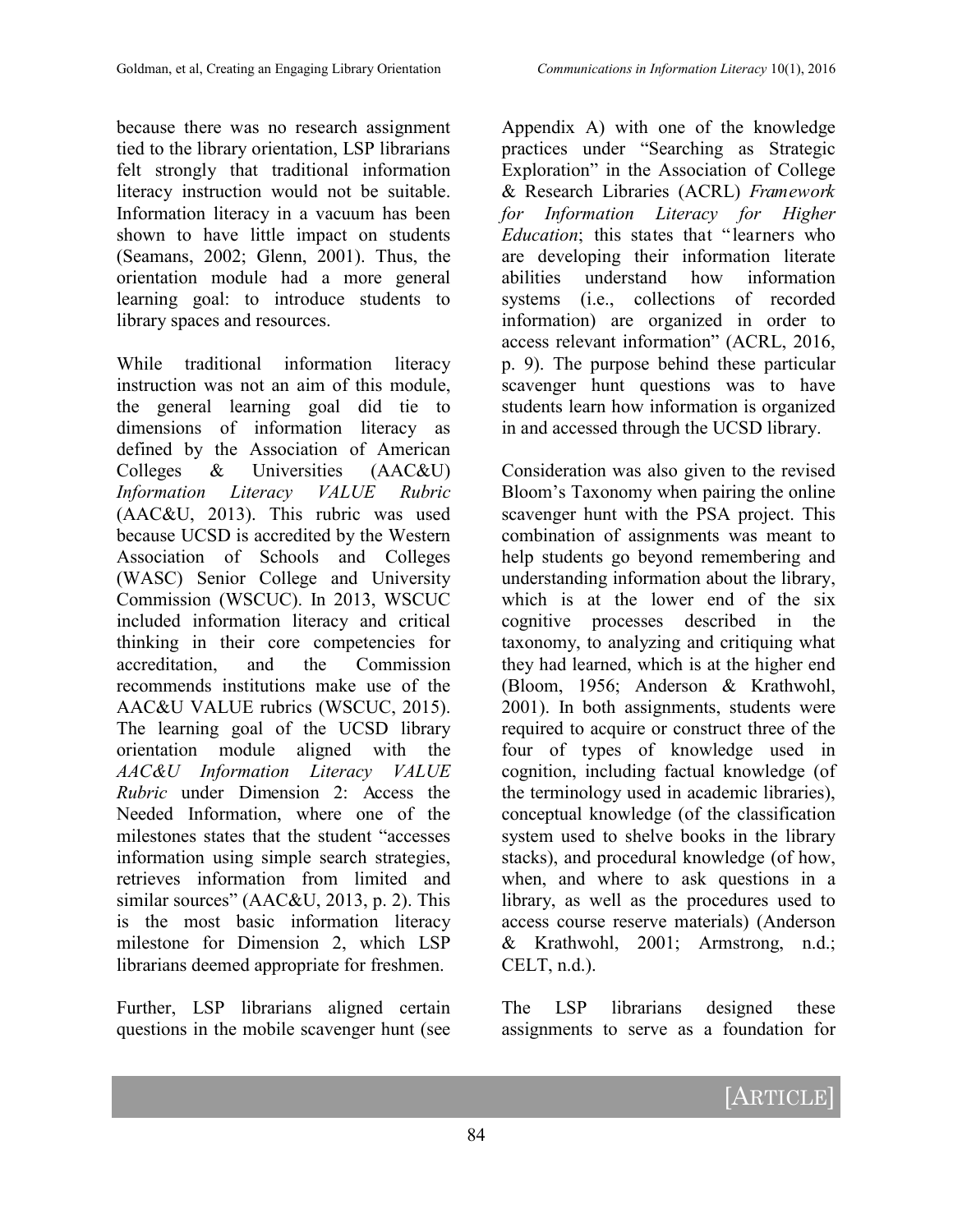undergraduates' further information literacy -related learning. The purpose was to make students comfortable coming into library spaces and using library resources and services.

# TIMELINE

The LSP librarians and the Council of Provosts planned the form of the library module throughout Spring and Summer 2014. The LSP librarians then had approximately six weeks in late summer to select a technology option, and to design and beta test the scavenger hunt activity before the start of the Fall quarter. Within that same timeframe, content for the lecture and the public service announcement assignment needed to be created.

The library module was slated for Week 3 of the ten-week quarter, with the PSA assignment due before the Week 4 discussion section (see Figure 1). During Week 2, LSP librarians conducted train-thetrainer sessions with discussion leaders

(DLs) to prepare them to instruct students on the scavenger hunt activity and the PSA homework assignment.

# TECHNOLOGY SELECTION

Scalability of the scavenger hunt activity was an important consideration in the event the pilot was ultimately adopted for all incoming freshmen, which is a goal of the Council of Provosts. The technology platform needed to be mobile and flexible, allowing students to use their own devices. Additionally, the platform needed to be easy to learn and maintain so that it could be used by a librarian with little or no programming knowledge and supported by the library's Information Technology Services department.

The first platform considerations were traditional GPS-enabled scavenger hunt applications. LSP librarians decided to forgo GPS technology, as the geographic area of the activity was limited to the library building, which does not lend itself well to

# FIGURE 1—TIMELINE OF THE TOPICS COVERED DURING THE FYE **COURSE**

| W1: Opportunities, Challenges, and Expectations of University Life        |
|---------------------------------------------------------------------------|
| W2: Making the Most of the Classroom                                      |
| W3: Academic Integrity and Information Literacy                           |
| W4: Personal Well-being and Academic Success                              |
| W5: Enhancing Your Communication Skills in the Classroom                  |
| W6: Diversity, Equity, and Inclusion: Understanding Yourself and Others   |
| W7: Campus and Community Involvement                                      |
| W8: Choosing and Committing to a Major                                    |
| W9: Research Opportunities, Experiential Learning, and Faculty Engagement |
| W10: Lessons Learned and Planning Forward                                 |

# **[ARTICLE]**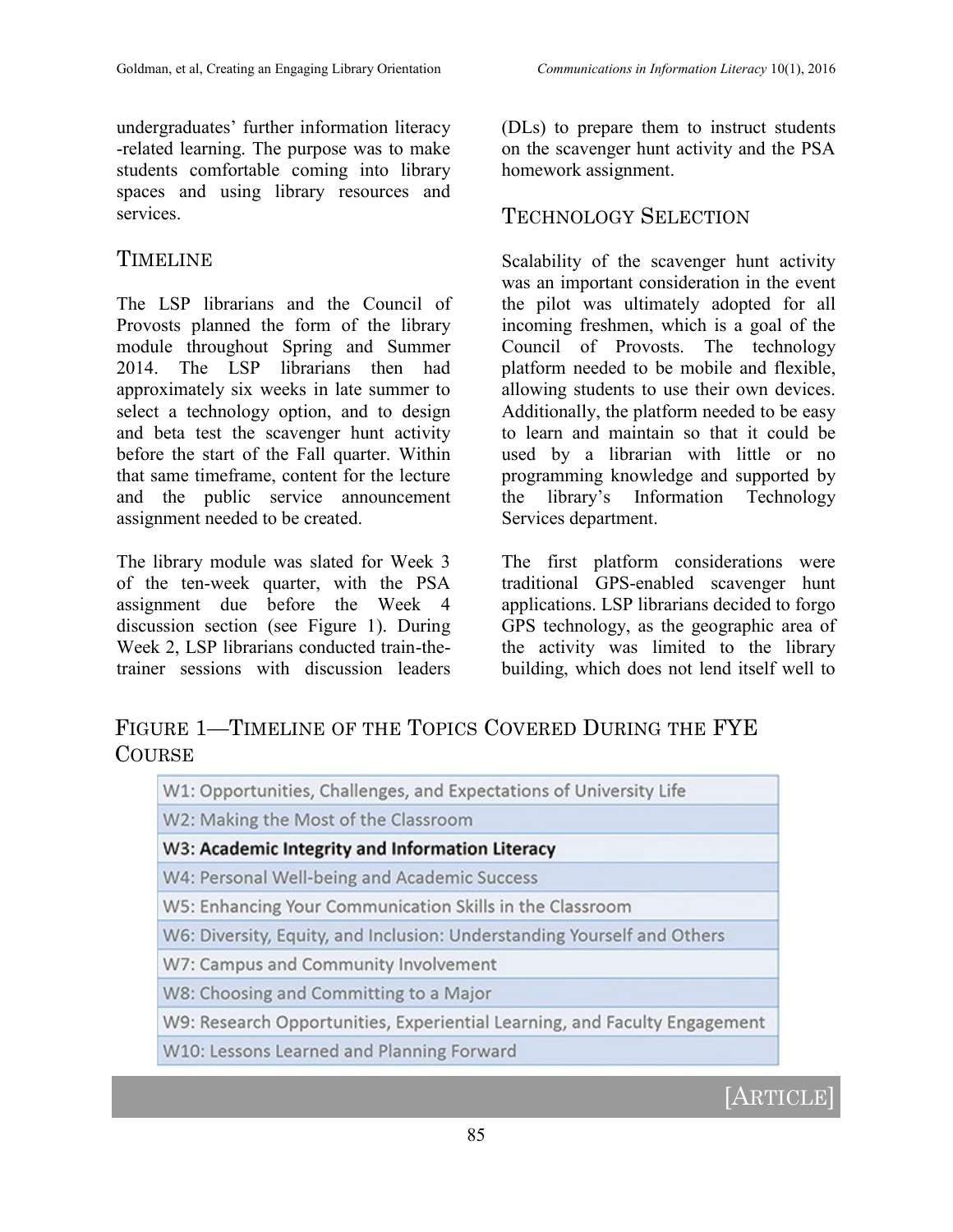GPS locating. Furthermore, activities in which students were required to use the library's website would not have had a corresponding GPS location.

Next, educational gaming applications were considered. The Edventure Builder platform that was ultimately selected for the FYE program because it met the requirements for mobile readiness, scalability, ease of use, and lack of GPS; it also had the additional benefit of completion reporting. Created by Green Door Labs, Edventure Builder is an online tool that enables mobile locationbased educational game creation (Edventure Builder, 2016). The platform uses a WYSIWYG interface similar to blogging applications. This makes it user-friendly and easy to learn for activity creators and designers. The application allows for the creation of customized content and question types, and the use of image and video links. Activity creation occurs in real-time and is coupled with unlimited editing capabilities, which gives developers the ability to create and test simultaneously during the building phase. Included in the platform is the option to create branching logic that facilitates "choose your own adventure" style gaming. The branching logic feature provides students with the opportunity to participate in self-directed learning paths that helps increase engagement (Roth, et al., 2016). Assessment of the activity or game is available using built-in analytics. Activity creators and designers can also obtain feedback on how students answered individual questions.

As a hosted software service, the pricing model is based on a per-month, per-game structure. This model allows for test-driving the platform without the need to make a large software investment. Additionally, a tiered license pricing structure will enable LSP to scale use to meet increased numbers of student participation if needed in the future.

## DESIGN CONSIDERATIONS

Although the scavenger hunt was designed to be mobile and could be completed using a variety of phones and tablets, a paper option was made available. The LSP librarians and the Council of Provosts desired to eliminate any technology barriers from this library activity. To limit librarians' workload, students who completed the activity on paper were still required to use library computers to input their results. Students were also given the option to complete the scavenger hunt using photo capture or no photo capture to account for different mobile device technologies. Finally, students were able to connect their mobile devices to the library's Wi-Fi network, permitting them to complete the activity without having to incur data charges.

The overall objective to introduce students to library spaces and services was accomplished by creating two types of questions. The first directed students to physical spaces, for example the reference desk. To limit potential service point disruption, LSP librarians posted signs in front of key areas with validation codes that would enable students to report visiting those points. The second type of question asked students to use a service: for example, looking up a course reserve item or consulting a LibGuide. In these ways, students gained familiarity with the library building and its services, and they gained the skills that LSP librarians deemed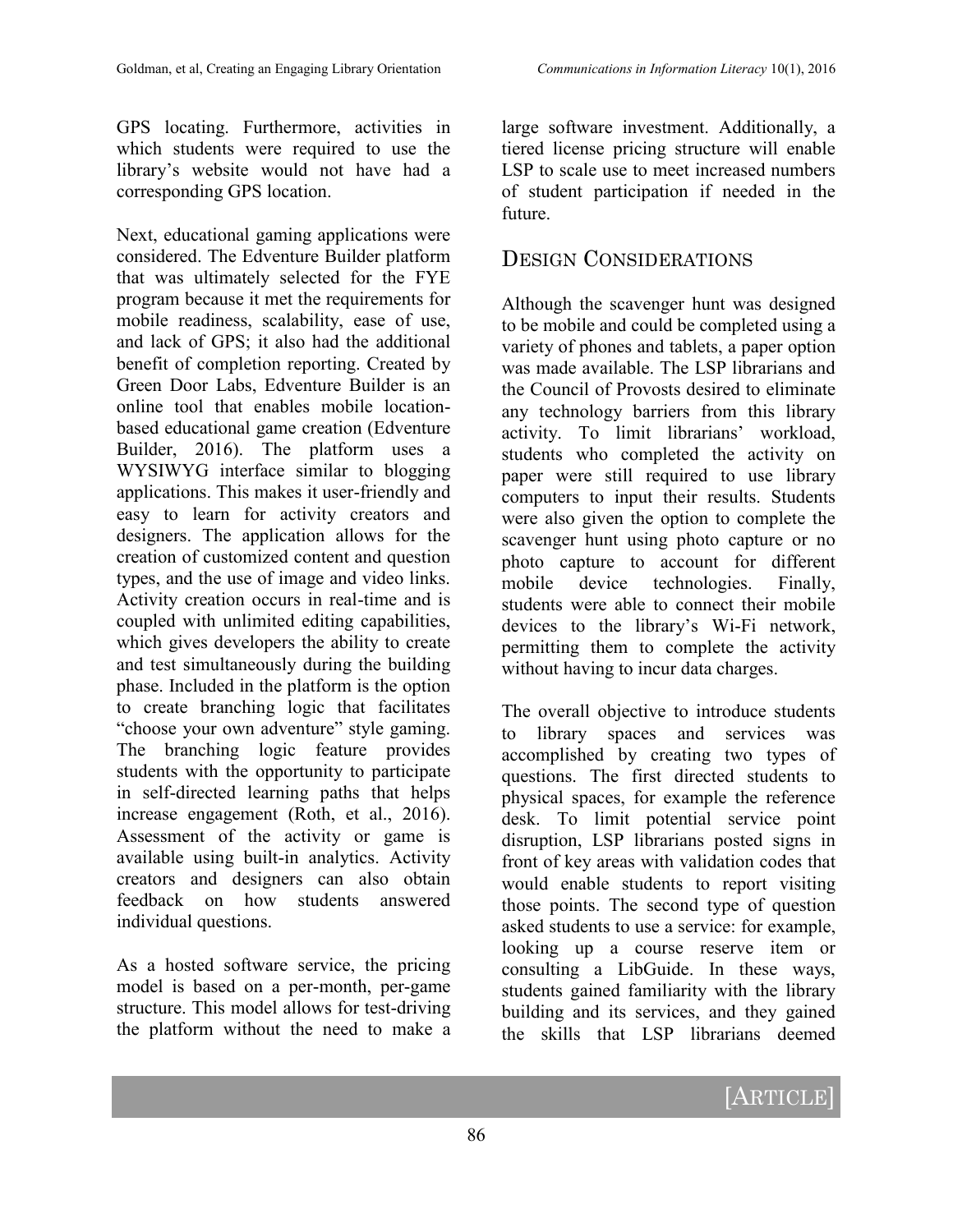appropriate for freshmen.

The LSP librarians created the initial list of activity questions based on the resources or services they believed would be most crucial in a college student's first year. The questions and their wording were vetted by other UCSD librarians and library student workers during the activity's testing process. As a result, language revisions were made and several questions were added to include library programs as a "stop" on the activity. The UCSD library has a strict policy that prohibits photographing people without a signed consent form. Therefore, questions involving photo capture needed to highlight objects rather than people, such as equipment or art displays. Appendix A includes the final list of the questions used in the library activity.

To create a positive learning experience, the activity was designed to record completion and to allow students to move on to the next question after two attempts, whether or not their answers were given correctly. Each question included hints to help students obtain the correct answer the first time. Feedback was given for wrong answers to help students answer correctly during their second attempt. To encourage full participation, student completion was captured by having them input their name and course section number at the end of the activity.

# PUBLIC SERVICE ANNOUNCEMENTS

After completing the library scavenger hunt during their discussion section, students were given a PSA homework assignment

that was due the next week. The following prompt instructed students on what to create for their assignment:

A public service announcement (PSA) is a message that seeks to raise awareness or change attitudes and behaviors. In this assignment, you will be creating a PSA about your favorite feature or service of the UCSD Geisel Library. Your PSA will be targeted toward other first year UCSD students and should explain what this feature or service is and why you like it.

There are three ways that you can

# FIGURE 2—SCREENSHOT OF LIBRARY SCAVENGER HUNT SAMPLE QUESTION

| The Library                                                                                                                                                                                                                                                                                                                                                 |
|-------------------------------------------------------------------------------------------------------------------------------------------------------------------------------------------------------------------------------------------------------------------------------------------------------------------------------------------------------------|
| Roger<br>The UC San Diego Library Catalog<br>The Roger catalog is the tool you will use to<br>look at the library's inventory of books.<br>magazines, journals, media, etc. Use the<br>catalog on one of the library's computers or<br>your own device to locate the book Dr. Seuss:<br>American Icon by Philip Nel.<br>What floor is this book located on? |
| 5th floor<br>6th floor                                                                                                                                                                                                                                                                                                                                      |
| 7th floor<br>8th floor                                                                                                                                                                                                                                                                                                                                      |
| Get Hint <sup>1</sup><br>Powered by The Edventure Builder                                                                                                                                                                                                                                                                                                   |
| by Green Door Labs<br>RTICLE                                                                                                                                                                                                                                                                                                                                |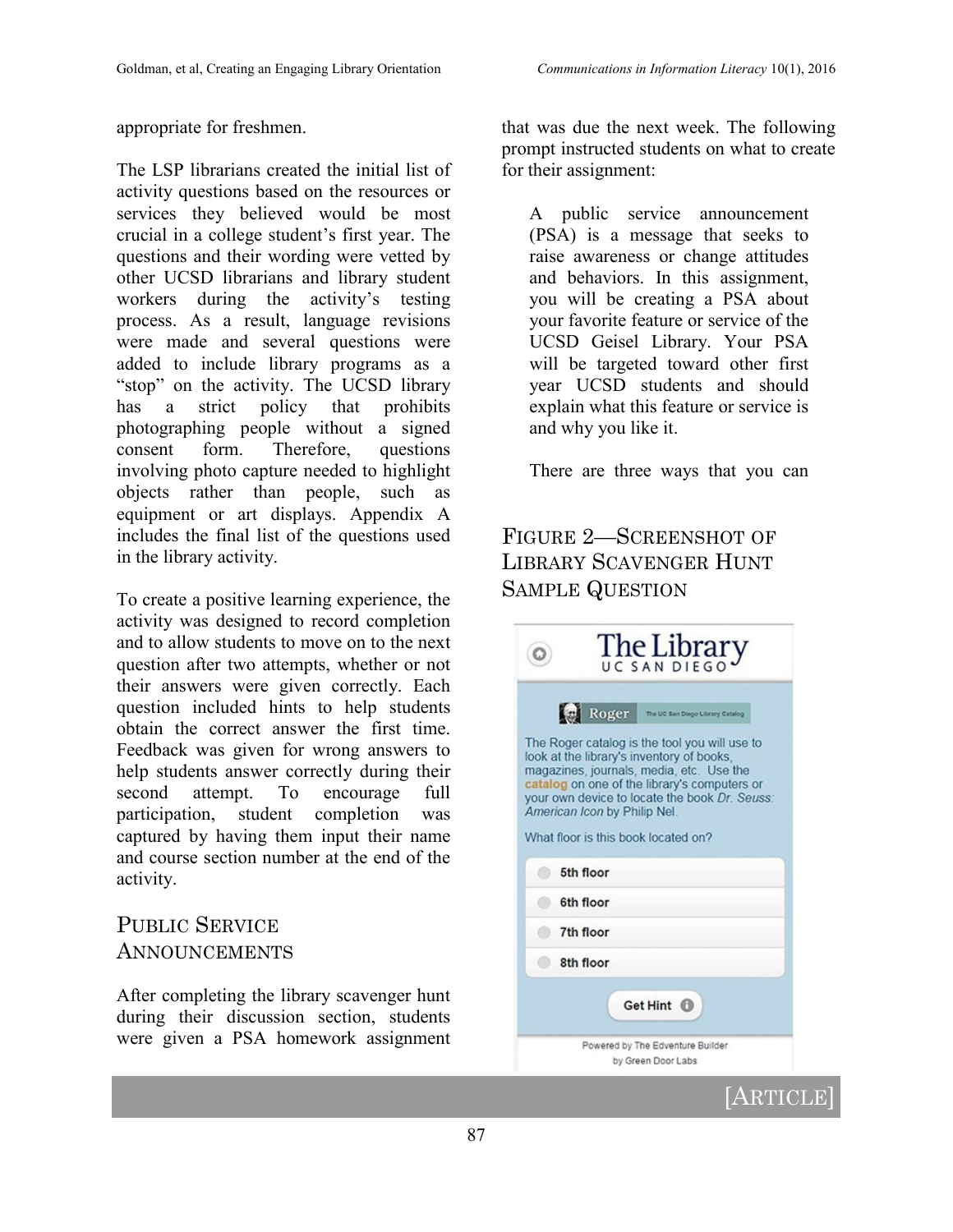complete this PSA assignment.

- 1. Create a video about your favorite library feature or service (no more than 3 minutes in length).
- 2. Create a poster or photo collage about your favorite library feature or service. You may create this in either electronic or paper format, but paper will need to be scanned or photographed.
- 3. Write a poem (haiku, limerick, sonnet, etc.) about your favorite library feature or service.

You should spend **no more than 30 minutes** completing your PSA.

The assignment had to be submitted online, so if students elected to construct a paper poster or collage, they were asked to digitize it using a camera or scanner. Not coincidentally, the library's large format scanner was featured as a "stop" on the scavenger hunt (see Appendix A). In order

to submit the assignment, students needed to email a file with their PSA or post it to a social media account, tag it with #UCSDFYE14, and email a link to their post. The PSA was a credit/no credit assignment. Students were not scored on the content of their PSAs; they received full credit for simply completing and submitting the assignment.

LSP librarians created several examples of all three options for students to use as models or inspiration for their PSAs. The most common PSA students turned in were haiku poems (see Figure 3), followed by poems in other styles, photo collages, handdrawn posters, and a very few videos.

The PSAs highlighted a wide variety of services, resources, and spaces within the library, including the helpful library staff, extended library hours, compact shelving, study rooms, walking desks in the Learning Commons, and puzzles available for stress relief. A theme emerged in the results showing student appreciation of the unique,

## FIGURE 3—A SELECTION OF STUDENT HAIKU

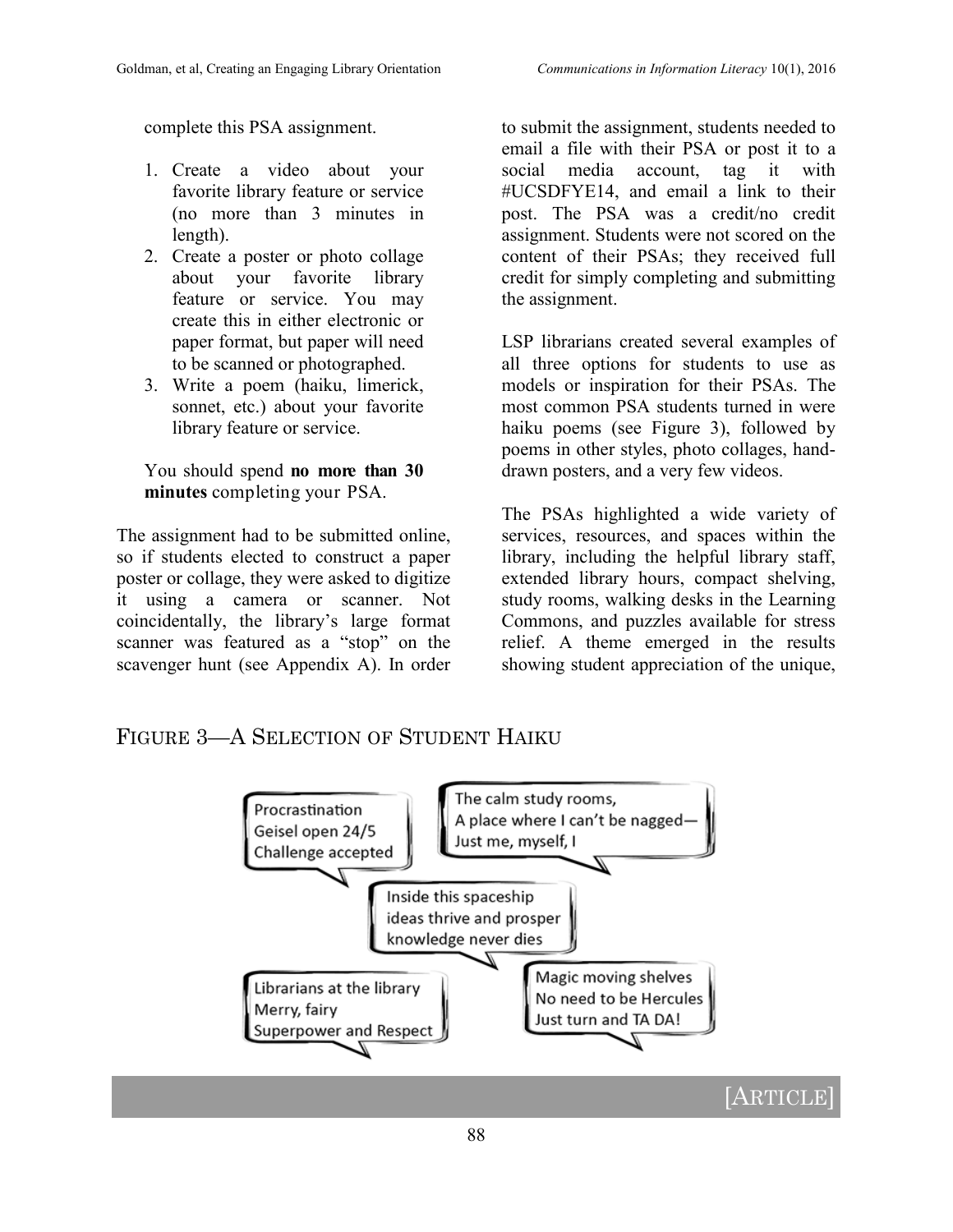geometric architectural form of the library building; many likened it to a spaceship (see Figures 3 and 4).

The objectives of the public service announcement assignment were to integrate creativity into the library orientation module, allow students to apply the knowledge they had gained, and encourage students to reflect on their experiences and critically analyze what they had learned.

#### EVALUATIVE FEEDBACK

In total, 411 out of 472 FYE students finished the scavenger hunt, giving the activity an 87% completion rate. The largest number of students completed the activity using a smartphone (72%). Another 21% completed the activity on paper, with only 4% using a tablet and 3% using a laptop (see Figure 5).

Both before and after the activity, LSP

librarians asked students about their comfort level using the library; however, the remainder of the pre- and post-evaluation was coordinated and disseminated by the FYE Program, not the LSP. Creating evaluation questions about the library will be a more collaborative process for the second year of the pilot program, so the LSP can garner additional information to assess the library portion of the FYE course.

Students were asked at the beginning of the FYE course if they desired to learn about the library; 80% agreed or strongly agreed. At the end of the course, 77% of those students felt satisfied with what they had learned.

Students were also asked to rate their library -related knowledge and skills pre- and postcourse. Overall, students reported an increase in their knowledge and skills after the library activity (see Figure 6). In the presurvey, only 12.5% rated their library skills

FIGURE 4—HAND-DRAWN POSTER OF THE LIBRARY BUILDING AS A LAUNCHING SPACESHIP



# **[ARTICLE]**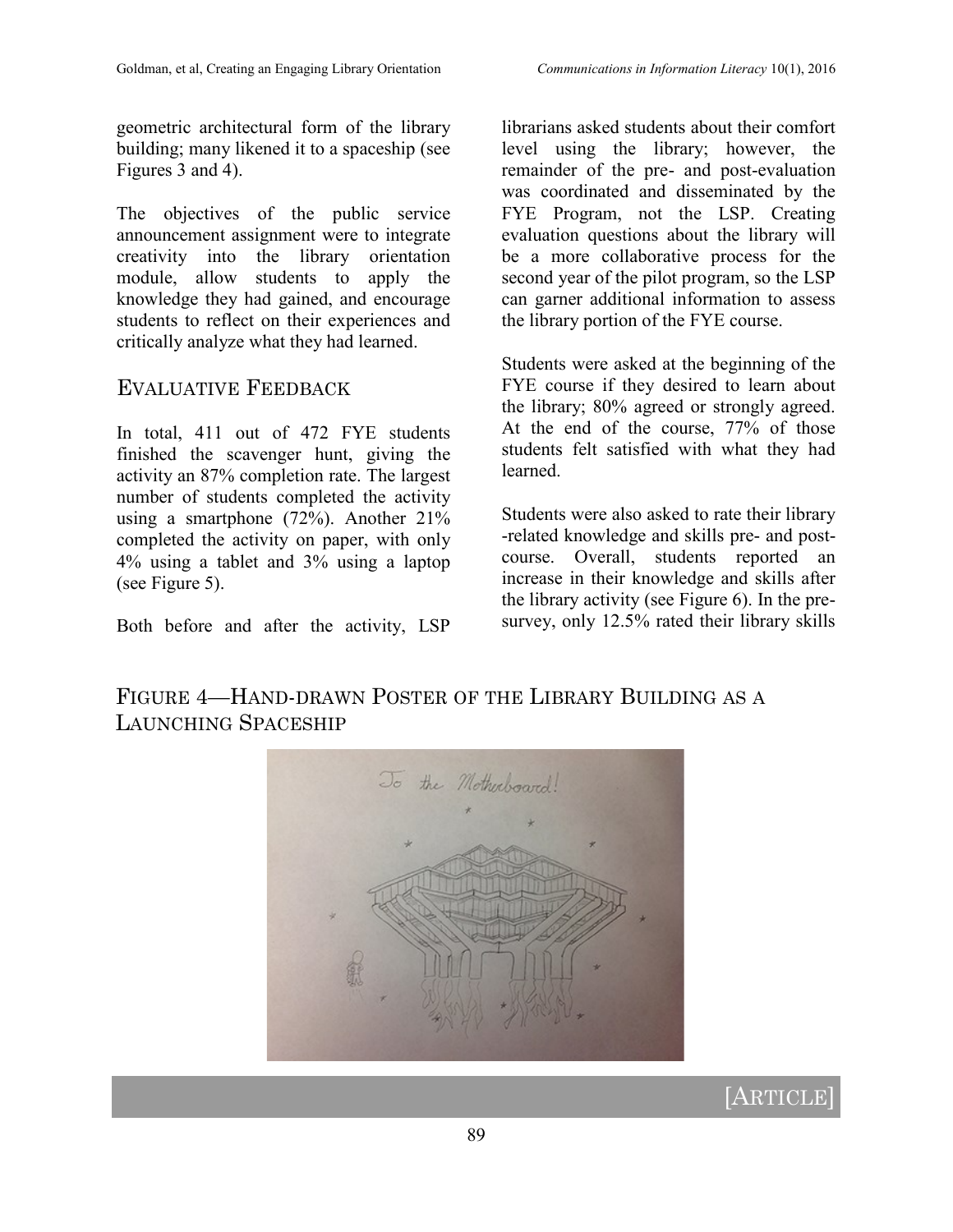

#### FIGURE 5—DEVICES USED TO COMPLETE SCAVENGER HUNT

as high, 62.72% rated their abilities as neither high nor low, and 24.78% rated their abilities as low. Their experience in the FYE Program resulted in a statistically significant increase (P<0.001) in students' self-analysis of their knowledge and skills. The postsurvey showed that 61.12% now ranked their library knowledge and skills as high, 36.26% were neither high nor low, and only

2.62% believed their library skills remained low.

Finally, students were asked to rank their comfort with using the library on a scale of 1-5; the change in the perceived level of comfort was statistically significant (P<0.001) with a 27% overall increase in comfort after the FYE library activity (see

FIGURE 6—STUDENT SELF-PERCEPTIONS OF LIBRARY KNOWLEDGE AND SKILL



[ARTICLE]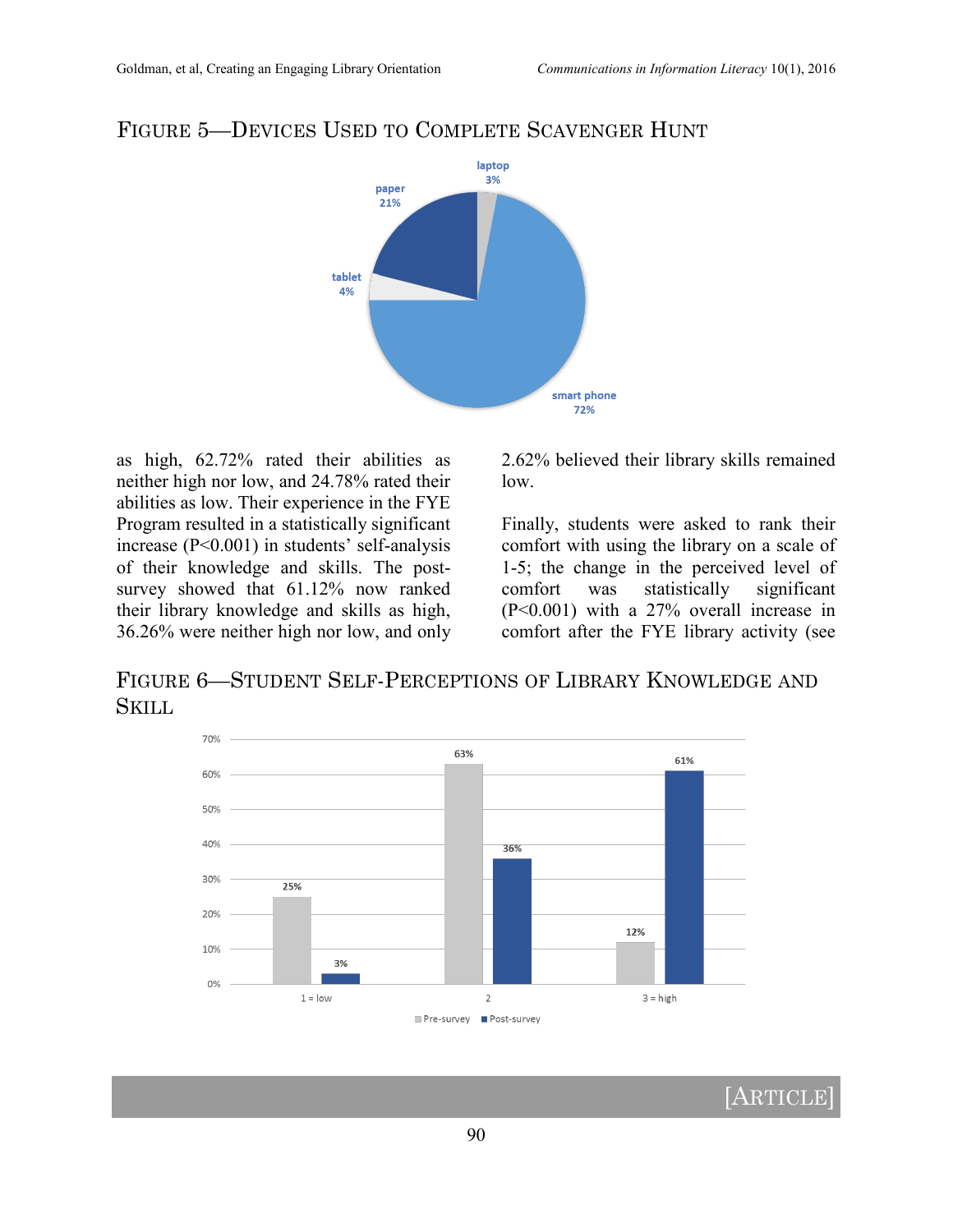Figure 7). During the post-evaluation, 48% of FYE students reported an increase of 1 on the comfort level scale (e.g. the student went from a 3 to a 4), 14% had an increase of 2, and approximately 1% each had an increase of 3 or 4. About 34% of students experienced no increase in their comfort with the library, 2% had a decrease of 1, and .5% had a decrease of 2.

#### NEXT STEPS

In planning for the future of the library module, the LSP intends to incorporate feedback and coordinate with the FYE Program to discuss new directions their staff and faculty envision for the 2015-2016 academic year. Librarians will then decide what improvements to make to the module so that it best meets the FYE Program's evolving needs.

The two-year pilot FYE Program will be expanded significantly in its second year. During 2014-2015 there were 120 students allowed from each of UCSD's six colleges, and during 2015-2016, the program expects to accept 140 freshman students per college into the program. Sections for first-year transfer students will admit up to 65 transfer students per college into the FYE Program. In total, this would add 510 students to the program. Other new features under consideration for the 2015-2016 academic year are the inclusion of an electronic badging system and incentives to encourage students to revisit the campus programs that provided guest lectures during FYE classes.

LSP librarians will implement a variety of changes to the module, from technical to collaborative. Librarians will work with the FYE Program staff to develop questions for the pre- and post-surveys that touch on both the library and research. From a technical standpoint, librarians will be testing the wireless internet throughout the library building to assure—as much as possible that students will not experience connectivity issues. Librarians will also

FIGURE 7—STUDENT COMFORT LEVEL BEFORE AND AFTER SCAVENGER **HUNT** 

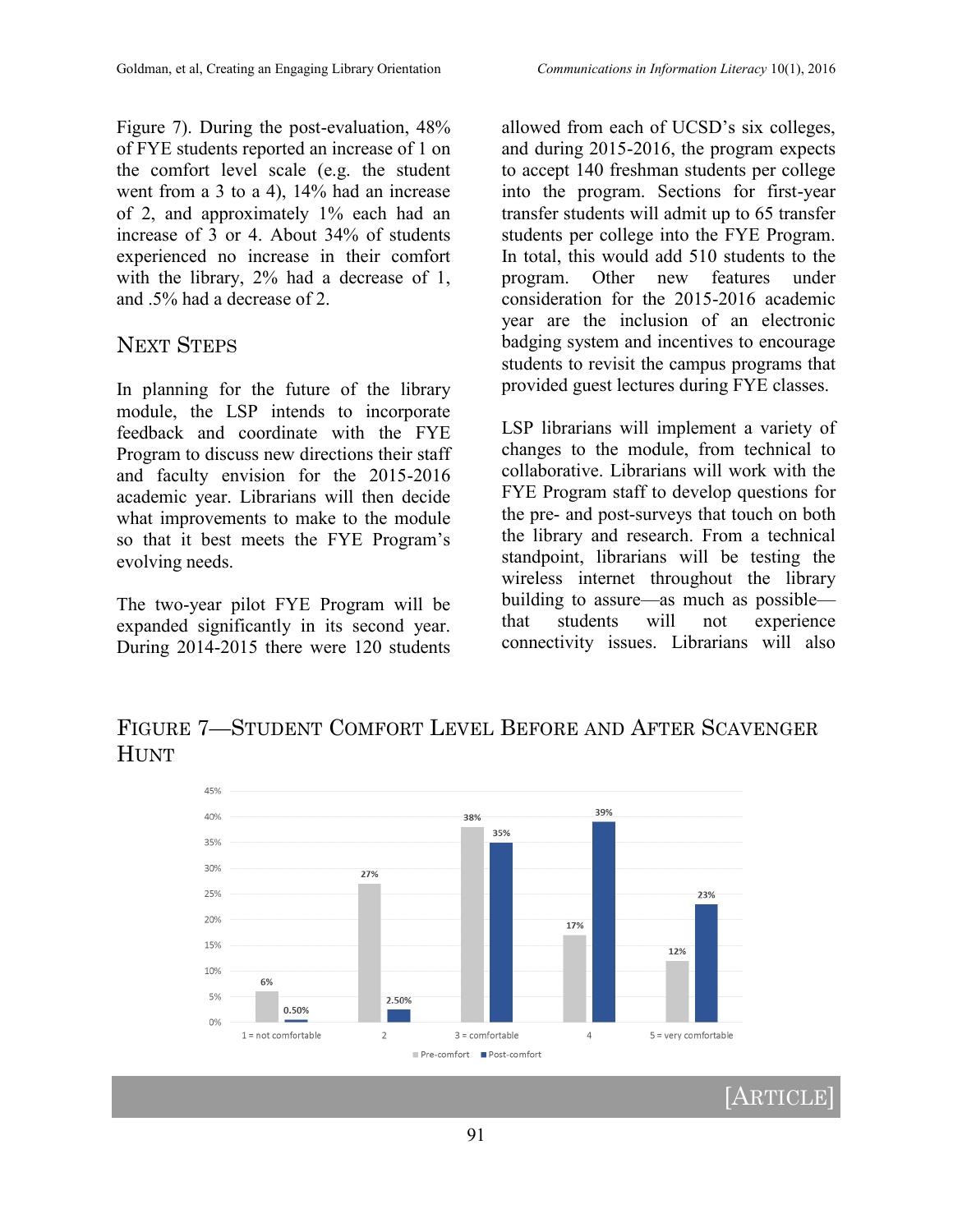examine the number of attempts students made for each question on the scavenger hunt to ensure that incorrect answers were not due to problems with wording.

## RECOMMENDED PRACTICES

Reflecting on this experience, LSP librarians would recommend the following practices to those developing similar collaborations.

#### *Create a team that has a variety of skills.*

The LSP was privileged to have a solid team in place that included people with institutional history, a project manager, an instructional technologist, and an instructional designer. Each person made unique and valuable contributions that led to the success of this project.

#### *Foster internal and external communication.*

Throughout the project, the LSP needed to communicate with a contact person within the FYE Program to ensure students had a positive experience, especially since librarians had very little actual interaction with FYE students. Additionally, the LSP needed to make sure other programs within the library were both informed about the activity and willing to allow LSP librarians to post signs with validation codes at service points.

## *Select a flexible and scalable technology solution.*

One of the most important factors that led to the module's success was that the selected technology solution was flexible enough that last-minute design decisions could be made related to institutional review board (IRB) requirements for this study. The selected technology is also scalable so LSP librarians are prepared for the future when they are asked to accommodate many more users.

## *Manage internal and external expectations.*

At the beginning of the project, librarians had several conversations with Provosts about why it would be better to focus on an orientation to library services and spaces rather than traditional information literacy concepts and research skills. LSP librarians used literature about information literacy pedagogy to manage the Provosts' expectations about what type of instruction could be reasonably provided given the time constraints, access to students and lack of research assignment. Internally, the LSP needed to manage the expectations of librarian colleagues related to how much information students were introduced to. After the activity was created, the LSP received many requests from other library departments for additional "stops" at their respective service points to be included in the activity in the future.

# *Consider accessibility.*

Accessibility can refer to many things. Due to the short timeframe, LSP librarians were not able to focus on accessibility in terms of universal design, although it is a priority in the future. Instead, the LSP concentrated on making the activity accessible without a mobile device. To accomplish this, students were offered a paper form that they could fill out and then enter their answers using a library computer. Informal data suggests that most students who took advantage of this option did not do so because they did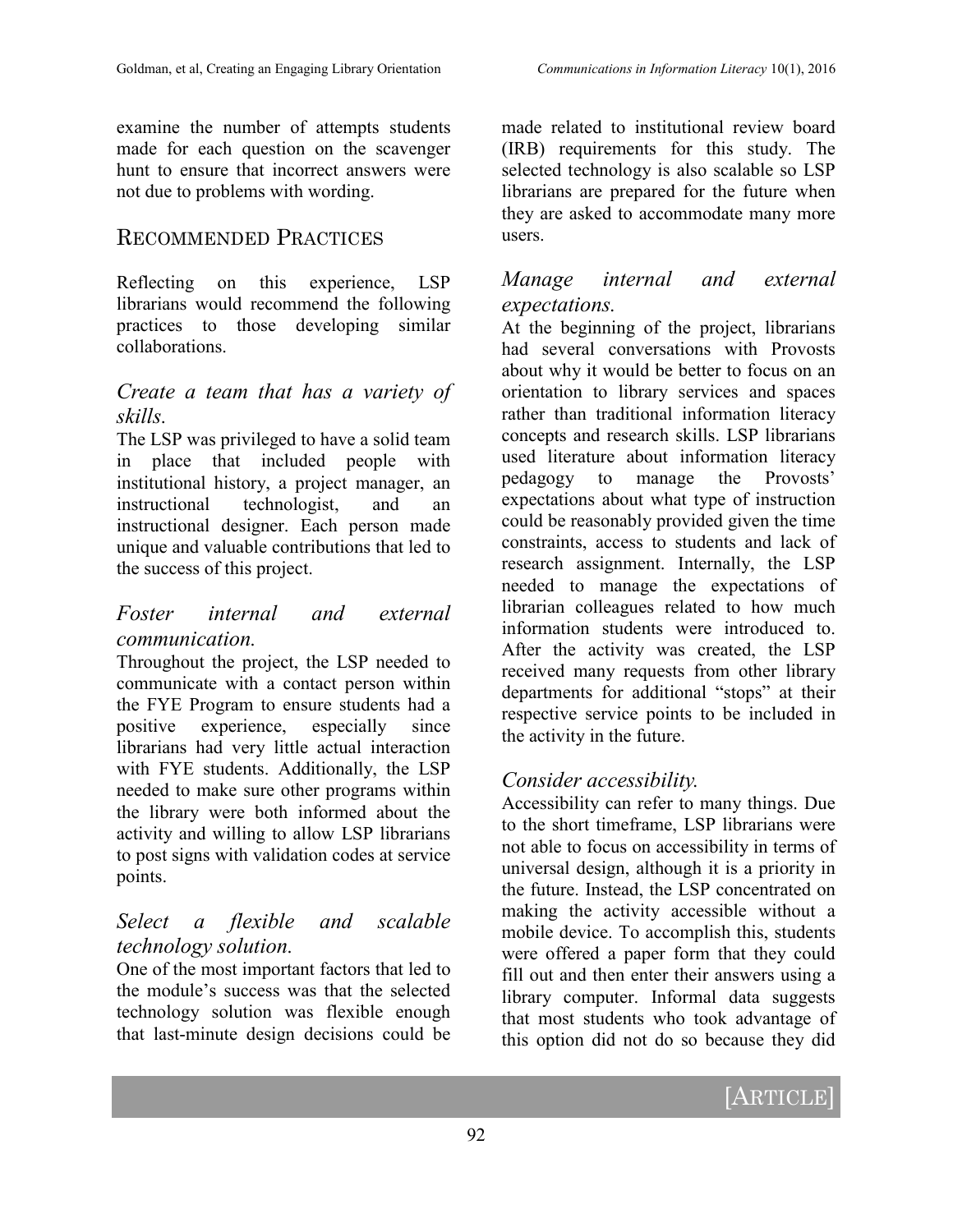not have mobile devices, but rather because they found it easier to work in groups, their phone did not have enough charge, or the Wi-Fi connection was slow.

#### *Make a realistic timeline.*

Due to many factors out of the LSP's control, the activity's design and implementation timeline was very short – only six weeks. In many ways, LSP librarians were fortunate. There was a dedicated team in place and the LSP was able to push the contract with the software vendor through quickly because it was used as a "training tool" for a new contract process. Under normal circumstances, more time would have been needed to get a software contract signed. While beta testing went fairly smoothly, ideally additional time would be allotted in case of unanticipated issues.

#### *Consider maintenance.*

The only maintenance that LSP librarians need to conduct routinely is to run through the mobile scavenger hunt once per year to ensure that information is still accurate and links are current. In an effort to keep changes to the activity questions nominal, LSP librarians strove to incorporate information and or links that are unlikely to change. Further, as a hosted service platform, Edventure Builder maintains the technology used for the activity, which relieves UCSD of that responsibility.

## **CONCLUSION**

A pilot project of this scope requires a number of pieces to fall into place. The LSP had the good fortune and foresight to have a variety of skill sets to draw upon: instructional design expertise, technological skill, librarians with strong ties to the faculty and Provosts, and a strong understanding of project management. All of these factors allowed the LSP to work quickly to create a scalable product which provided a base upon which to build further undergraduate library instruction.

The three-pronged library module—lecture, scavenger hunt, PSA assignment—created for the FYE Program remains a unique product. However, the LSP librarians have been able to further utilize the Edventure Builder scavenger hunt for other first-year students, such as incoming international students enrolled in a transition program, as well as an introductory chemistry course. The flexibility and scalability of this activity has allowed the work of LSP librarians to be reused, thus saving time and energy in the future.

## **REFERENCES**

About FYE. (2015). In *UC San Diego First Year Experience*. Retrieved April 20, 2015, from [http://thecolleges.ucsd.edu/fye/about](http://thecolleges.ucsd.edu/fye/about-fye/index.html)[fye/index.html](http://thecolleges.ucsd.edu/fye/about-fye/index.html)

Abrams, K. (2012). Student-designed public service announcement (PSA) videos to enhance motivation and engagement. *College Teaching, 60*(2)*,* 84. doi: [http://](http://dx.doi.org/10.1080/87567555.2011.586657) [dx.doi.org/10.1080/87567555.2011.586657](http://dx.doi.org/10.1080/87567555.2011.586657)

Anderson, L.W., Krathwohl, D.R., (2001). *A taxonomy for learning, teaching, and assessing: A revision of Bloom's Taxonomy of Educational Objectives* (Complete edition). New York: Longman.

Armstrong, P. (n.d.). *Bloom's taxonomy.* Vanderbilt University Center for Teaching.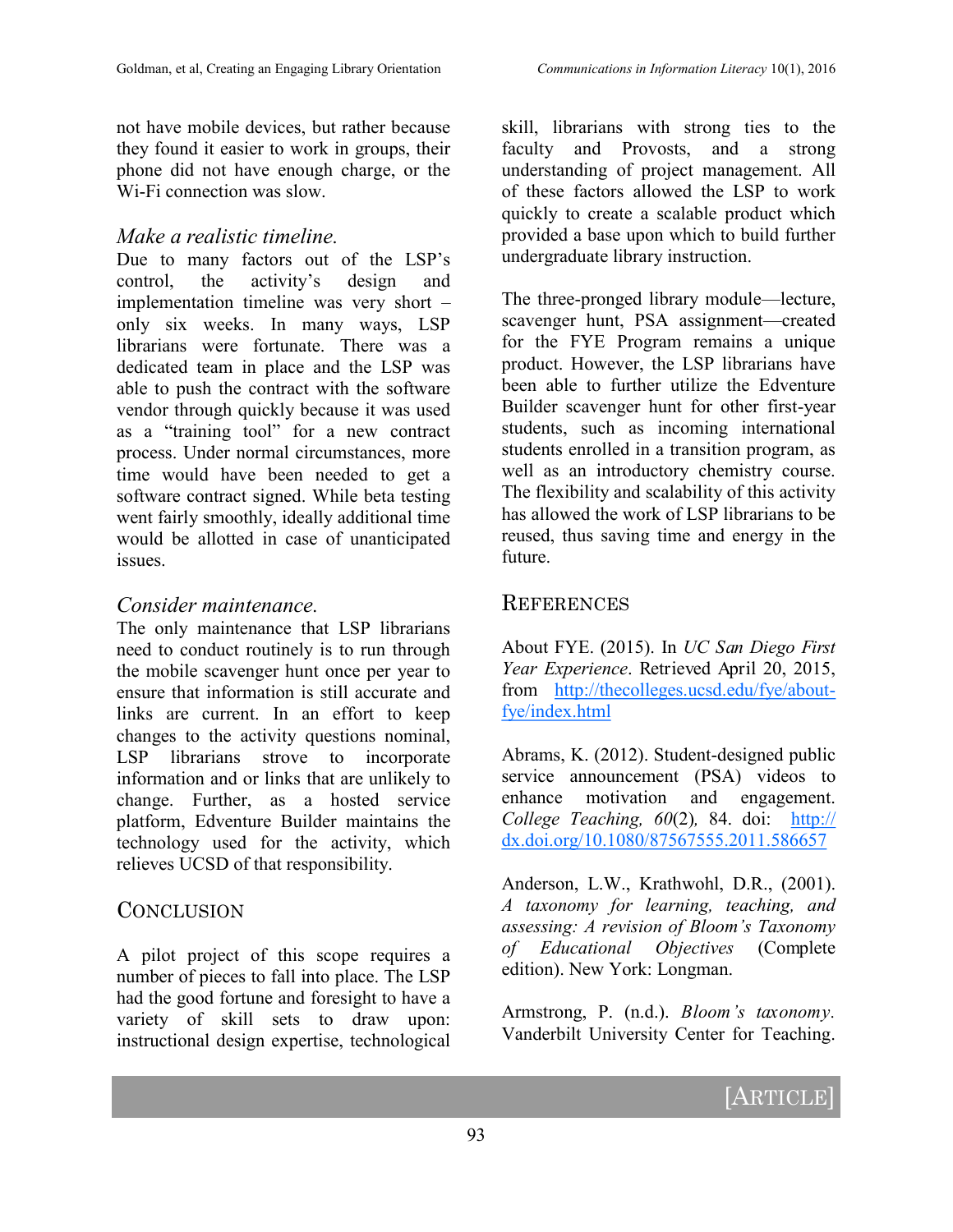Retrieved from: [https://cft.vanderbilt.edu/](https://cft.vanderbilt.edu/guides-sub-pages/blooms-taxonomy) guides-sub-[pages/blooms](https://cft.vanderbilt.edu/guides-sub-pages/blooms-taxonomy)-taxonomy

Association of American Colleges & Universities (AAC&U). (2013). *Information Literacy VALUE Rubric*. Retrieved from [http://aacu.org/sites/default/files/files/](http://aacu.org/sites/default/files/files/VALUE/InformationLiteracy.pdf) [VALUE/InformationLiteracy.pdf](http://aacu.org/sites/default/files/files/VALUE/InformationLiteracy.pdf)

Association of College & Research Libraries (ACRL). (2016). *Framework for Information Literacy for Higher Education.* Retrieved from [http://www.ala.org/acrl/](http://www.ala.org/acrl/sites/ala.org.acrl/files/content/issues/infolit/Framework_ILHE.pdf) [sites/ala.org.acrl/files/content/issues/infolit/](http://www.ala.org/acrl/sites/ala.org.acrl/files/content/issues/infolit/Framework_ILHE.pdf) [Framework\\_ILHE.pdf](http://www.ala.org/acrl/sites/ala.org.acrl/files/content/issues/infolit/Framework_ILHE.pdf)

Artello, K. (2014). What they learned: Using multimedia to engage undergraduates in research*. Innovative Higher Education, 39*(2), 169-179. [http://dx.doi.org/10.1007/](http://dx.doi.org/10.1007/s10755-013-9266-z) [s10755](http://dx.doi.org/10.1007/s10755-013-9266-z)-013-9266-z

Bloom, B.S. (1956). *Taxonomy of educational objectives: The classification of educational goals*. New York: Longman.

Boff, C. & Johnson, K. (2002). The library and first‐year experience courses: a nationwide study. *Reference Services Review, 30*(4), 277-287. [http://](http://dx.doi.org/10.1108/00907320210451268) [dx.doi.org/10.1108/00907320210451268](http://dx.doi.org/10.1108/00907320210451268)

Boss, K., Angell, K., & Tewell, E. (2015). The amazing library race: Tracking student engagement and learning comprehension in library orientations. *Journal of Information Literacy, 9*(1), 4-14. [http://](http://dx.doi.org/10.11645/9.1.1885) [dx.doi.org/10.11645/9.1.1885](http://dx.doi.org/10.11645/9.1.1885)

Broussard, M. (2010). Secret agents in the library: Integrating virtual and physical games in a small academic library. *College & Undergraduate Libraries, 17*(1), 20-30.

#### [http://dx.doi.org/10.1080/](http://dx.doi.org/10.1080/10691310903584759) [10691310903584759](http://dx.doi.org/10.1080/10691310903584759)

Brown, A. G., Weingart, S., Johnson, J. R. J., & Dance, B. (2004). Librarians don't bite: Assessing library orientation for freshmen. *Reference Services Review, 32* (4), 394-403. [http://](http://dx.doi.org/10.1108/00907320410569752) [dx.doi.org/10.1108/00907320410569752](http://dx.doi.org/10.1108/00907320410569752)

Burke, A. & Lai, A. (2012, May). *iPod apps, mobile learning, game dynamics: This ain't your typical library orientation*. Paper presented at the LOEX Annual Conference, Columbus, Ohio.

Burke, A., Lai, A., & Rogers, A. (2013). The North Carolina State University Libraries' mobile scavenger hunt: A case study. In C. Harmon & M. Messina (Eds.), *Mobile Library Services: Best Practices* (pp. 65-78). Maryland: Scarecrow Press.

Cahoy, E. S. & Bichel, R.M. (2008). A luau in the library? A new model of library orientation. *College & Undergraduate Libraries, 11*(1), 49-60. [http://](http://dx.doi.org/10.1300/J106v11n01_06) [dx.doi.org/10.1300/J106v11n01\\_06](http://dx.doi.org/10.1300/J106v11n01_06)

Center for Excellence in Learning and Teaching (CELT), Iowa State University. (n.d.) *Revised Bloom's taxonomy.* Retrieved from: [http://www.celt.iastate.edu/](http://www.celt.iastate.edu/teaching/effective-teaching-practices/revised-blooms-taxonomy) [teaching/effective](http://www.celt.iastate.edu/teaching/effective-teaching-practices/revised-blooms-taxonomy)-teaching-practices/ revised-blooms-[taxonomy](http://www.celt.iastate.edu/teaching/effective-teaching-practices/revised-blooms-taxonomy)

Donald, M. S., Harmon, K.D., & Schweikhard, A. J. (2012). Find your place: Enhancing library relevance and involvement within a campus community. *College & Research Libraries News, 73* (10), 590-594. Retrieved from: [http://](http://crln.acrl.org/content/73/10/590.full) [crln.acrl.org/content/73/10/590.full](http://crln.acrl.org/content/73/10/590.full)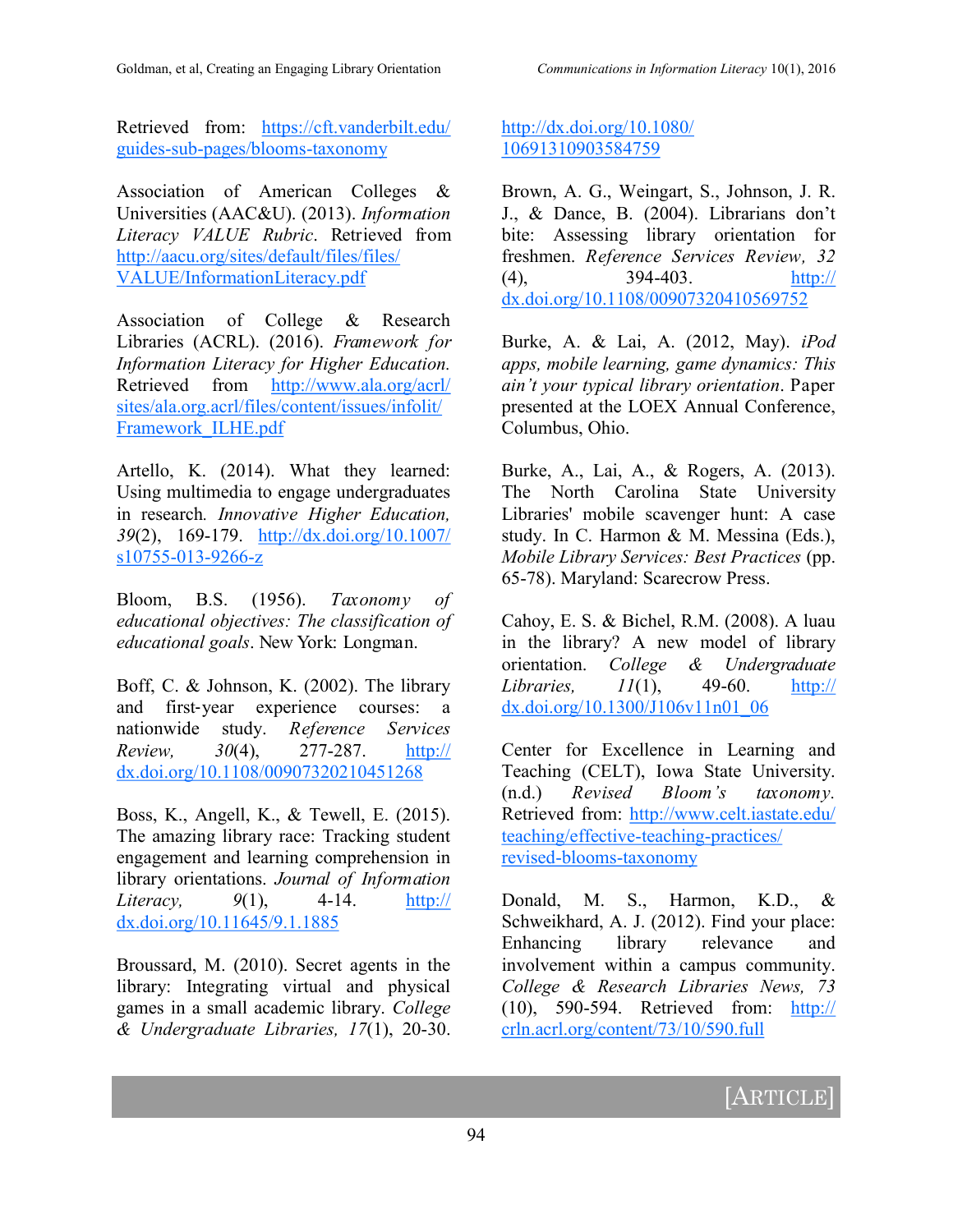Du Mont, M. J. & Schloman, B. F. (1995). The evolution and reaffirmation of a library orientation program in an academic research library. *Reference Services Review, 23*(1), 85-92. <http://dx.doi.org/10.1108/eb049238>

*Edventure Builder.* (2016, January 7). Retrieved from <http://edventurebuilder.com/>

Foley, M., & Bertel, K. (2015) Hands-on instruction: The iPad self-guided library tour. *Reference Services Review, 43*(2), 309 -318. [http://dx.doi.org/10.1108/RSR](http://dx.doi.org/10.1108/RSR-07-2014-0021)-07- 2014-[0021](http://dx.doi.org/10.1108/RSR-07-2014-0021)

Giles, K. (2015). No budget, no experience, no problem: Creating a library orientation game for freshman engineering majors. *The Journal of Academic Librarianship, 41*(2), 170-177. [http://dx.doi.org/10.1016/](http://dx.doi.org/10.1016/j.acalib.2014.12.005) [j.acalib.2014.12.005](http://dx.doi.org/10.1016/j.acalib.2014.12.005)

Glenn, A.S. (2001). *A comparison of distance learning and traditional learning environments*. Retrieved from ERIC database (ED457778) [http://eric.ed.gov/?](http://eric.ed.gov/?id=ED457778) [id=ED457778](http://eric.ed.gov/?id=ED457778)

Gross, M. & Latham, D. (2007). Attaining information literacy: An investigation of the relationship between skill level, selfestimates of skill, and library anxiety. *Library & Information Science Research, 29* (3), 332–353. [http://dx.doi.org/10.1016/](http://dx.doi.org/10.1016/j.lisr.2007.04.012) [j.lisr.2007.04.012](http://dx.doi.org/10.1016/j.lisr.2007.04.012)

Guan, J. (2015). First Year Experience Program: UC San Diego Fall 2014—pilot year assessment. Unpublished report, First Year Experience Program, University of California-San Diego, La Jolla, California.

Jiao, Q. G. & Onwuegbuzie, A. J. (1999). Is

library anxiety important? *Library Review, 48*(6), 278-282. [http://](http://dx.doi.org/10.1108/00242539910283732) [dx.doi.org/10.1108/00242539910283732](http://dx.doi.org/10.1108/00242539910283732)

Kasbohm, K. E., Schoen, D., & Dubaj, M. (2006). Launching the library mystery tour: A library component for the "first-year experience." *College & Undergraduate Libraries, 13*(2), 35-46. [http://](http://dx.doi.org/10.1300/J106v13n02_03) [dx.doi.org/10.1300/J106v13n02\\_03](http://dx.doi.org/10.1300/J106v13n02_03)

Kingston, L. N., MacCartney, D., & Miller, A. (2014). Facilitating student engagement: Social responsibility and freshmen learning communities. *Teaching and Learning Inquiry: The ISSOTL Journal, 2*(1), 63-80. Retrieved December 10, 2014, from [http://](http://muse.jhu.edu/journals/iss/summary/v002/2.1.kingston.html) [muse.jhu.edu/journals/iss/summary/](http://muse.jhu.edu/journals/iss/summary/v002/2.1.kingston.html) [v002/2.1.kingston.html](http://muse.jhu.edu/journals/iss/summary/v002/2.1.kingston.html)

Koch, E. J., & Lomore, C. D. (2009). "This is a public service announcement": Evaluating and redesigning campaigns to teach attitudes and persuasion. *Teaching of Psychology, 36*(4), 270-272. [http://](http://dx.doi.org/10.1080/00986280903175731) [dx.doi.org/10.1080/00986280903175731](http://dx.doi.org/10.1080/00986280903175731)

Ly, P. & Carr, A. (2010). *The library scavenger hunt strikes back*. Paper presented at 2010 CARL Conference, Sacramento, CA. Retrieved from [http://](http://www.carl-acrl.org/Archives/ConferencesArchive/Conference10/2010proceedings/Pearl-Ly_final.pdf) www.carl-[acrl.org/Archives/](http://www.carl-acrl.org/Archives/ConferencesArchive/Conference10/2010proceedings/Pearl-Ly_final.pdf) [ConferencesArchive/](http://www.carl-acrl.org/Archives/ConferencesArchive/Conference10/2010proceedings/Pearl-Ly_final.pdf) [Conference10/2010proceedings/Pearl](http://www.carl-acrl.org/Archives/ConferencesArchive/Conference10/2010proceedings/Pearl-Ly_final.pdf)-Ly final.pdf

McCain, C. (2007). Scavenger hunt assignments in academic libraries. *College & Undergraduate Libraries, 14*(1), 19-31. [http://dx.doi.org/10.1300/J106v14n01\\_02](http://dx.doi.org/10.1300/J106v14n01_02)

Marcus, S. & Beck, S. (2003). A library adventure: Comparing a treasure hunt with a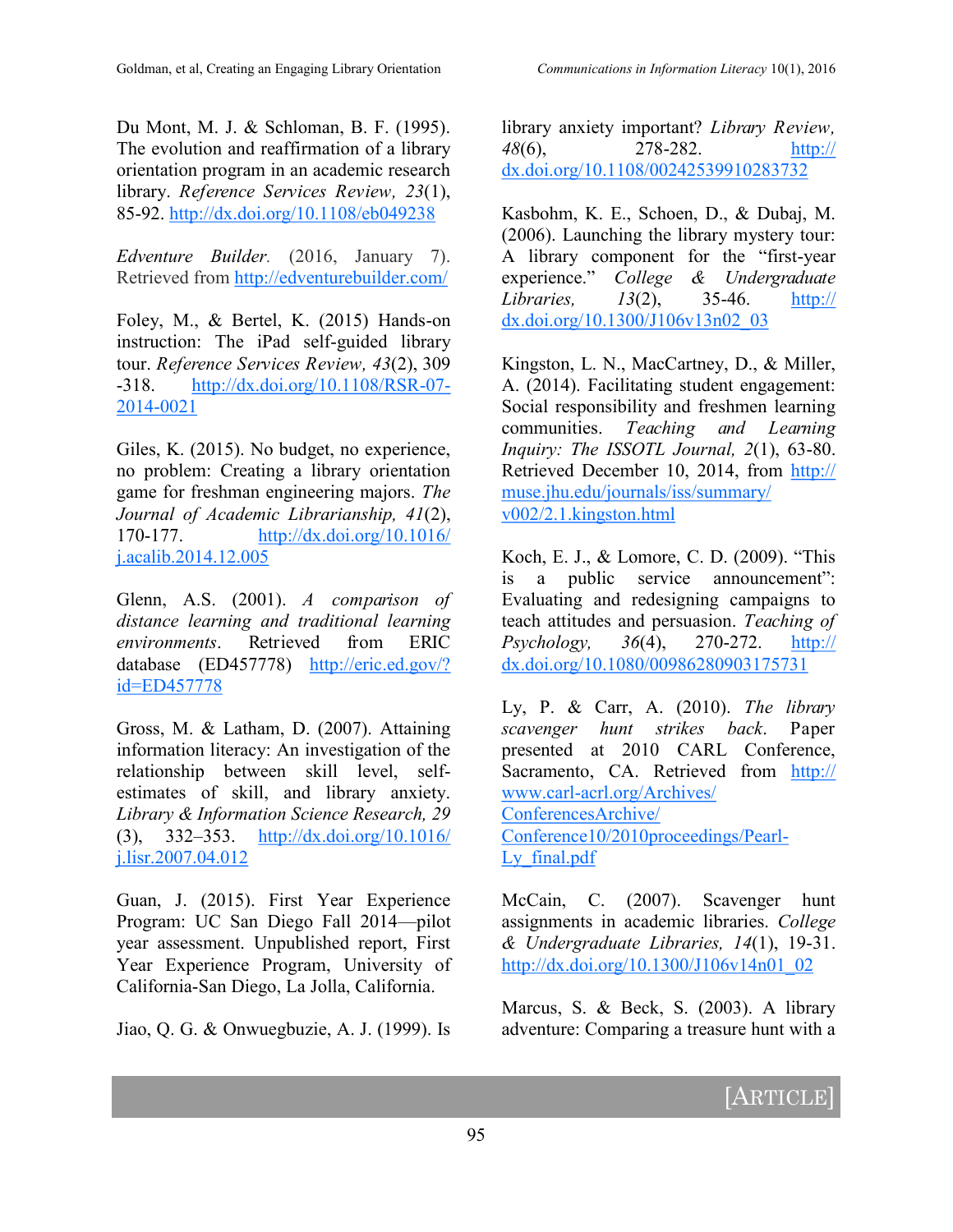traditional freshman orientation tour*. College & Research Libraries, 64*(1), 23-44. <http://dx.doi.org/10.5860/crl.64.1.23>

Mellon, C. (1986). Library anxiety: A grounded theory and its development. *College & Research Libraries, 47*(2), 160- 165. [http://dx.doi.org/10.5860/](http://dx.doi.org/10.5860/crl_47_02_160) [crl\\_47\\_02\\_160](http://dx.doi.org/10.5860/crl_47_02_160)

Pellegrino, C. (2012). Does telling them to ask for help work? *Reference & User Services Quarterly, 51*(3), 272-277. [http://](http://dx.doi.org/10.5860/rusq.51n3.272) [dx.doi.org/10.5860/rusq.51n3.272](http://dx.doi.org/10.5860/rusq.51n3.272)

Pike, C., & Alpi, K. M. (Summer 2015). Hunting for knowledge: Using a scavenger hunt to orient graduate veterinary students. *Issues in Science and Technology Librarianship*. [http://dx.doi.org/10.5062/](http://dx.doi.org/10.5062/F41834HP) [F41834HP](http://dx.doi.org/10.5062/F41834HP)

Roth, A., Turnbow, D., Goldman, C., & Friedman, L. (2016). Building a scalable mobile library orientation activity with Edventure Builder. *Library Hi Tech, 34*(1). [http://dx.doi.org/10.1108/LHT](http://dx.doi.org/10.1108/LHT-09-2015-0085)-09-2015- [0085](http://dx.doi.org/10.1108/LHT-09-2015-0085)

Rugan, E.G., & Nero, M.D. (2013). Library scavenger hunts: The good, the bad, and the ugly. *Southeastern Librarian 61*(3), 7-10. Retrieved from: [http://www.selaonline.org/](http://www.selaonline.org/SoutheasternLibrarian/Fall2013.pdf) [SoutheasternLibrarian/Fall2013.pdf](http://www.selaonline.org/SoutheasternLibrarian/Fall2013.pdf)

Seamans, Nancy H. (2002). Student perceptions of information literacy: Insights for librarians. *Reference Services Review, 30*(2), 112-123. [http://](http://dx.doi.org/10.1108/00907320210428679) [dx.doi.org/10.1108/00907320210428679](http://dx.doi.org/10.1108/00907320210428679)

Truong, M., & Zanzucchi, A. (2012). Going beyond the traditional essay: How new

technologies are transforming student engagement with writing outcomes. In Wankel, L. A. & Blessinger, P. (Eds.), *Increasing student engagement and retention using social technologies* (pp. 263- 288). Emerald Group Publishing, Bingley, UK.

Van Scoyoc, A. M. (2003). Reducing library anxiety in first-year students: The impact of computer-assisted instruction and bibliographic instruction. *Reference & User Services Quarterly, 42*(4), 329-341.

Vance, J., Kirk, R., & Gardner, J. (2012). Measuring the impact of library instruction on freshman success and persistence. *Communications in Information Literacy, 6* (1), 49-58. Retrieved September 17, 2014, from [http://www.comminfolit.org/](http://www.comminfolit.org/index.php?journal=cil&page=article&op=view&path%5B%5D=v6i1p49) [index.php?](http://www.comminfolit.org/index.php?journal=cil&page=article&op=view&path%5B%5D=v6i1p49) [journal=cil&page=article&op=view&path%](http://www.comminfolit.org/index.php?journal=cil&page=article&op=view&path%5B%5D=v6i1p49) [5B%5D=v6i1p49](http://www.comminfolit.org/index.php?journal=cil&page=article&op=view&path%5B%5D=v6i1p49)

Ury, C. J. & King, T. L. (1995). Reinforcement of library orientation instruction for freshman seminar students. *Research Strategies, 13*(3), 153-164.

WASC Senior College and University Commission (WSCUC). (2015). *2013 handbook of accreditation*. Retrieved from [http://www.wascsenior.org/content/2013](http://www.wascsenior.org/content/2013-handbook-accreditation) handbook-[accreditation](http://www.wascsenior.org/content/2013-handbook-accreditation)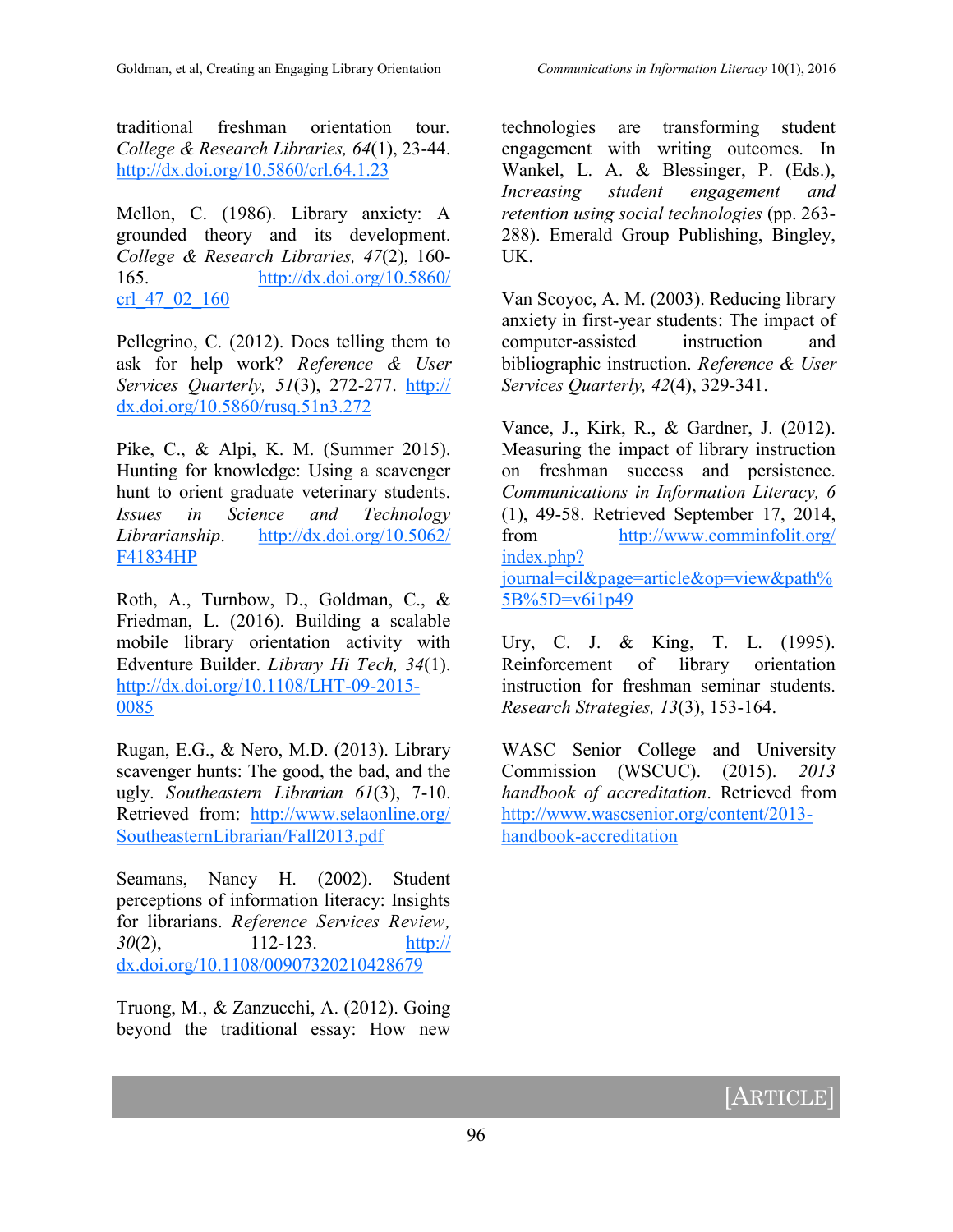# APPENDIX A—ONLINE SCAVENGER HUNT QUESTIONS

- 1. On a scale from 1 to 5, how comfortable do you feel using the Library and its resources?
	- $\Box$  1 = not comfortable
	- $\Box$  2
	- $\Box$  3 = comfortable
	- $\Box$  4
	- $\Box$  5 = very comfortable
- 2. The Library is not only a place to study but also a place to view exhibited works. In fact the READ/WRITE/THINK/DREAM artwork over the library's main doors is part of the Stuart Collection by the renowned artist John Baldessari. Check out the art work in its entirety and tell us what you like best about the artwork. \*Hint: Baldessari's artwork includes the black and white photos of students, the photomural of the sea, the pens and pencils, and the slender palm trees. Baldessari's work is viewable as soon as you walk through the doors.
- 3. The Information Desk is here to help you! The Information Desk can answer the all-important "How do I find Course Reserves" and other questions you may have about printing, locating library materials, etc. Whether you're looking for information related to the Library or campus, we can point you in the right direction. Visit the Information Desk, look for the validation code, and enter it below.
- 4. The library has computers, printers, copiers and a scanner for you to use. Locate the scanner on the first floor and provide us a description of where it is located. \*Hint: Try the west wing near the windows across from the media desk.
- 5. Librarians can answer your research questions inperson and remotely through Ask a Librarian. You can check out the Ask a Librarian options from the library's homepage by using one of the library's computers near the Information desk. What is your preferred way to get in touch with a librarian?
- 6. There are a lot of places to study in the library. You can look at the list on the library's

website by clicking Places to Study under the Services menu. Go to one of the study spaces listed below and input the validation code you find there. \*Hint: The study rooms listed are located on the first floor west wing, sixth floor, and the main (second) floor in the east wing.

- □ Group Study Room 1040
- $\Box$  Group Study Room 618
- □ Child-Friendly Study Room 2072
- 7. Got questions? We have answers! In addition to getting help in person at the Research Assistance Desk (RAD), you can chat, email or text a librarian. Librarians can help with selecting a database to find articles, finding ebooks in our catalog, or finding answers to questions regarding primary and secondary sources, etc. Visit the Reference Assistance Desk and look for the validation code they have there and enter it below. \*Hint: It's on the main (second) floor in the west wing.
- 8. We've created a guide to help you start your research. Go to one of the computers near the Information Desk. From the Libraries website, Click Course and Subject Guides from the Research Tools menu. Use the search box and type Get Started to locate the Get Started guide. When you have located the guide, go to the Find Articles tab.

 What is the name of the multidisciplinary database that has publications in English, Spanish, German, French, Italian and Portuguese?

- Academic Search Complete
- □ Wed of Science
- $\Box$  JSTOR
- 9. While you are at the computer for the above question, look at the Get Started guide to learn about Wi-Fi in the library. \*Hint: Go to the Using Computers, Printers & Photocopiers tab.

True or false: to access journals wirelessly in the library you need to be connected to the UCSD-PROTECTED network.

- $\Box$  True
- $\square$  False
- 10. The Roger catalog is the tool you will use to look at the library's inventory of books,